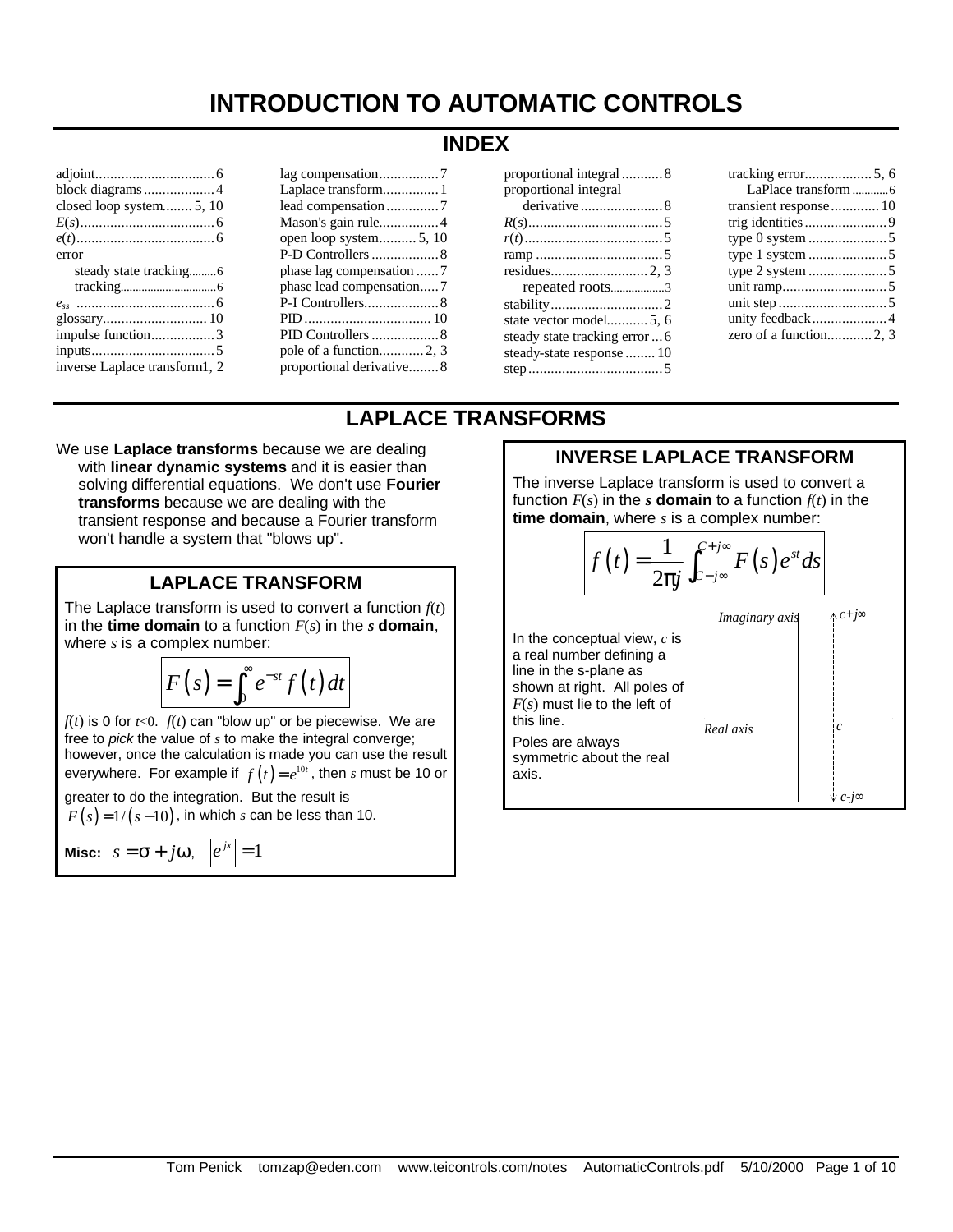

## **SYSTEM STABILITY**

**Stable:** A system is stable is there are no roots in the righthand plane and no repeated roots on the jω axis.

**Unstable:** A system is unstable if there are any roots in the right-hand plane or repeated roots on the jω axis.

**Asymptotically stable:** A system is asymptotically (very) stable if all roots are in the left-hand plane.

## **SOLUTION USING RESIDUES**

$$
f(t) = \frac{1}{2\pi j} \int_{C-j\infty}^{C+j\infty} F(s) e^{st} ds = \sum \text{residues of } F(s)
$$

The inverse Laplace transform can be found by taking the sum of the *residues* of *F*(*s*). The function *F*(*s*) has a *residue* at each pole of the function. This method requires that the function *F*(*s*) have more poles than zeros:

#### **Example:**

$$
F(s) = \frac{10(s+5)}{s(s-2)}
$$

For example, this function has a zero at -5 and poles at 0 and 2. **Zeros** are values for *s* that cause the numerator to be zero; **poles** are values for *s* that cause the denominator to be zero.

The residue of *F*(*s*) at a simple pole is found by taking the limit as follows:

$$
residue = \lim_{s \to pole} \left[ \left( s - pole \right) F \left( s \right) e^{st} \right]
$$

So for pole=0 in the example above, we have:

$$
\lim_{s \to 0} \left[ \int \left( \int \frac{10(s+5)}{s^2(s-2)} e^{st} \right) \right] = \frac{10(0+5)}{(0-2)} e^{0t} = \frac{50}{-2}
$$

and for pole=2 we have:

$$
\lim_{s \to 2} \left[ \int \left( \mathcal{S} - 2 \right) \frac{10(s+5)}{s \left( \mathcal{S} - 2 \right)} e^{st} \right] = \frac{10(2+5)}{2} e^{2t} = \frac{70}{2} e^{2t}
$$

So we solve the inverse Laplace transform by

$$
f(t) = \sum \text{residues of } F(s)
$$
  

$$
f(t) = \left(\frac{50}{-2} + \frac{70}{2}e^{2t}\right) = \left(35e^{2t} - 25\right)
$$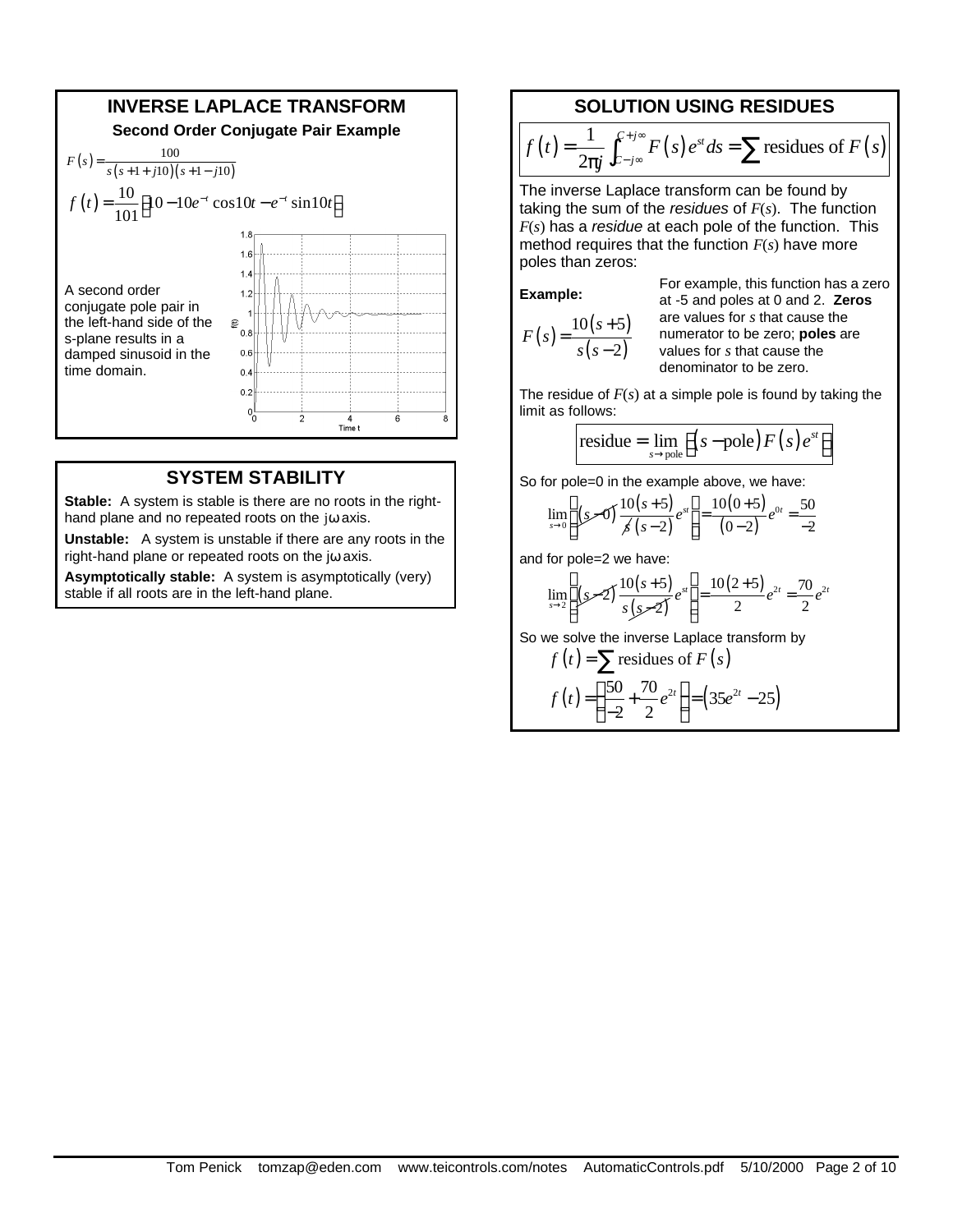

## **SOLUTION USING DIVISION**

This method must be used when the number of zeros is equal or greater than the number of poles.

Example:  

$$
F(s) = \frac{25(s+3)^2}{s+5}
$$

For example, this function has two zeros at -3 and a pole at -5. We carry out the multiplication in the numerator and then divide by the denominator:

$$
f(s) = \frac{25s^2 + 150s + 225}{s+5} = 25s + 25 + \frac{150}{s+5}
$$

The problem is now divided into three parts:

$$
F_1(s) = 25s
$$
,  $F_2(s) = 25$ , and  $F_3(s) = \frac{150}{s+5}$ 

Parts 1 and 2 are done by inspection and part 3 is by residues as before:

$$
f_1(t) = 25 \frac{d}{dt} \delta(t) \cdot f_2(t) = 25\delta(t) \cdot f_3(t) = 150e^{-5t}
$$

This gives the result:  $f(t) = 25 \frac{d}{dt} \delta(t) + 25 \delta(t) + 150 e^{-5t}$  $= 25\frac{u}{2}\delta(t) + 25\delta(t) + 150e^{-t}$ 

note:  $\delta(t)$  is the **impulse function**, which is a single input pulse having a large amplitude, short duration, and a plotted area of one.

### **FINDING THE DIFFERENTIAL EQUATION THAT DESCRIBES A TRANSFER FUNCTION**

| <b>Example:</b> Given the transfer<br>function:                                        | $G(s) = \frac{10(s+5)}{s^2(s+1)}$                                                  |  |  |
|----------------------------------------------------------------------------------------|------------------------------------------------------------------------------------|--|--|
| Perform the multiplication and,<br>assuming all initial conditions are<br>zero, write: | $\frac{Y(s)}{R(s)} = \frac{10s + 50}{s^3 + s^2}$                                   |  |  |
| Then cross-<br>$s^{3}Y(s) + s^{2}Y(s) = 10sR(s) + 50R(s)$<br>multiply:                 |                                                                                    |  |  |
| Take the inverse Laplace<br>transform to get:                                          | $\left  \frac{d^3y}{dt^3} + \frac{d^2y}{dt^2} \right  = 10 \frac{dr}{dt} + 50R(t)$ |  |  |
| This differential equation describes the original transfer<br>function above.          |                                                                                    |  |  |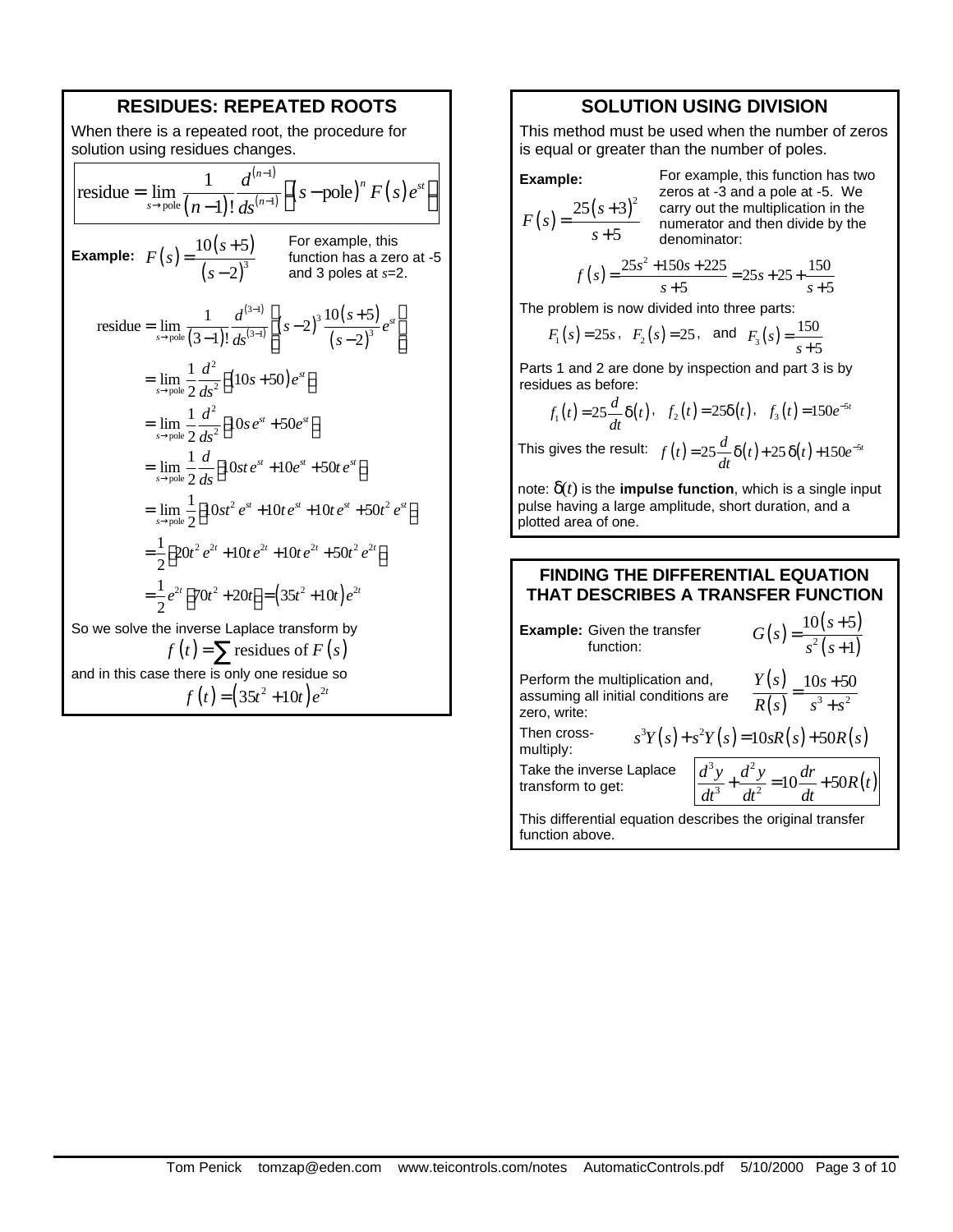## **What if all initial conditions are not zero?**

 $y(0) = a$  $\frac{d}{dx}y(0) = b$ 

**Example:** Given these initial conditions to the transfer function above:

*dt*  $(0)$ 2  $\frac{d^2}{dt^2}y(0) = c$ *dt* =

=

Working backwards in the previous example, take the Laplace transform of each term of the result, incorporating the new initial conditions:

$$
\mathcal{L}\left\{\frac{d^3y}{dt^3}\right\} = s^3Y(s) - s^2y(0) - s\frac{d}{dt}y(0) - \frac{d^2}{dt^2}y(0)
$$

$$
= s^3Y(s) - as^2 - bs - c
$$

$$
\mathcal{L}\left\{\frac{d^2y}{dt^2}\right\} = s^2Y(s) - as - b
$$

$$
\mathcal{L}\left\{10\frac{dr}{dt}\right\} = 10sR(s) - 10a
$$

$$
\mathcal{L}\left\{50r(t)\right\} = 50R(s)
$$

So the Laplace transform is:

 $s^{3}Y(s) - as^{2} - bs - c + s^{2}Y(s) - as - b = 10sR(s) - 10a + 50R(s)$ Grouping terms we get:  $(s^3 + s^2)Y(s) = 10(s+5)R(s) + as^2 + as + bs + 10a + b + c$ 

And dividing by  $(s^3 + s^2)$  gives us the result:

$$
Y(s) = \frac{10(s+5)R(s)}{s^2(s+1)} + \frac{a(s^2+s+10)+b(s+1)+c}{s^2(s+1)}
$$

Notice that the first term of the result comes from the original transfer function and the second term is due to the initial conditions.

### **BLOCK DIAGRAMS**

Block diagrams are used to represent transfer function operations of a system. Some basic operations are as follows:



## **MASON'S GAIN RULE**

Mason's gain rule is a method of finding the transfer function of a block diagram. For an example of using Mason's rule, see MasonsRule.pdf.



 $M =$  transfer function or gain of the system

 $M_j$  = gain of one forward path

- $j$  = an integer representing a forward paths in the system
- $\Delta_j$  = 1 the loops remaining after removing path *j*. If none remain, then  $\Delta_j = 1$ .
- $\Delta$  = 1 Σ loop gains + Σ nontouching loop gains taken two at a time -  $\Sigma$  nontouching loop gains taken three at a time +  $\Sigma$  nontouching loop gains taken four at a time -···

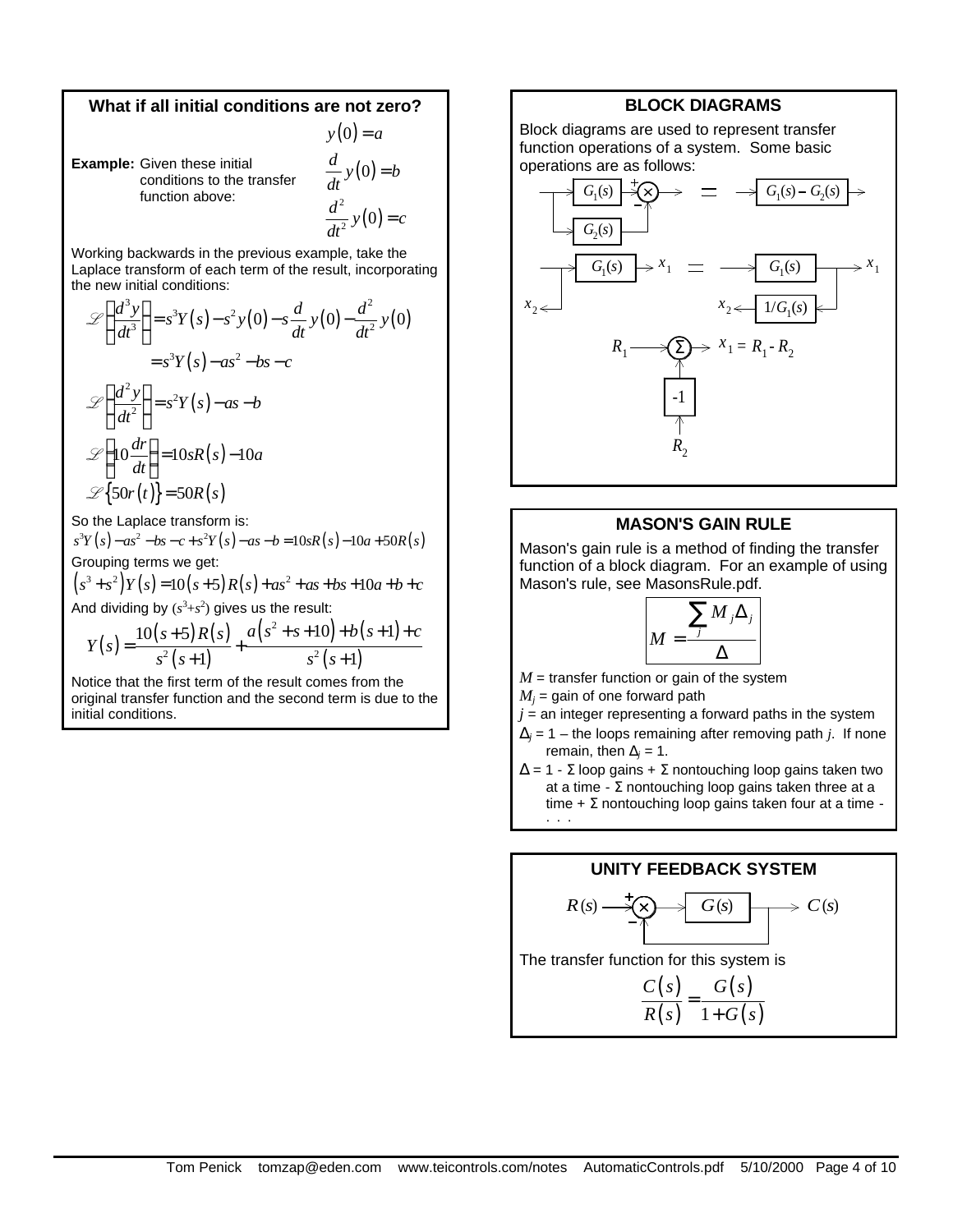## **CLOSED LOOP SYSTEM**

$$
R(s) \xrightarrow{\qquad \qquad +} \underbrace{G(s)} \xrightarrow{\qquad \qquad} C(s) \xrightarrow{\qquad \qquad} C(s)
$$

The transfer function for this system is

$$
\frac{C(s)}{R(s)} = \frac{G(s)}{1+G(s)H(s)}
$$

The transfer function for the **open loop system** (the output is taken to be after  $H(s)$ ) is

$$
F(s) = 1 + G(s)H(s)
$$

Poles of the closed loop system are zeros of the open loop system. The closed loop system is unstable if *F*(*s*) has zeros in the right-hand plane.



## **BASIC TYPES OF SYSTEMS**

### **Type 0 system**

- no poles at the origin
- tracks a step input with finite error
- does not track a ramp input
- does not track a square ramp input

#### **Type 1 system**

- has one pole at the origin
- tracks a step input with zero error
- tracks a ramp input with finite error
- does not track a square ramp input

#### **Type 2 system**

- has two poles at the origin
- tracks a step input with zero error
- tracks a ramp input with zero error
- tracks a square ramp input with finite error

## **STATE VECTOR MODEL**

The state vector model is another method of modeling systems. It is done in the time domain and contains a  $1<sup>st</sup>$  order differential equation. The solution is a vector.

# **State Model:**  $\dot{X}(t) = AX(t) + bu(t)$

for example where *A* is a 2×2 matrix we would have:

$$
\begin{bmatrix} \dot{x}_1(t) \\ \dot{x}_2(t) \end{bmatrix} = \begin{bmatrix} a_{11} & a_{12} \\ a_{21} & a_{22} \end{bmatrix} \begin{bmatrix} x_1(t) \\ x_2(t) \end{bmatrix} + \begin{bmatrix} b_1 \\ b_2 \end{bmatrix} u(t)
$$

and this translates to:

$$
\dot{x}_1(t) = a_{11}x_1(t) + a_{12}x_2(t) + b_1u(t)
$$
  

$$
\dot{x}_2(t) = a_{21}x_1(t) + a_{22}x_2(t) + b_2u(t)
$$

The number of elements in the vectors (2 in this case) corresponds to the order of the polynomial in the denominator of the transfer function.

- $X(t)$  = state vector, consisting of the output signal and its derivatives
- $\dot{X}\left( t\right) =% \hat{X}\left( t\right)$  first derivative of the state vector
- $A = a$  square matrix
- $b = a$  vector
- $u(t)$  = system input signal

## **Output Equation:**  $c(t) = DX(t)$

 $c(t)$  = system output signal

**We** 

 $D = a$  row vector that always has 1 as the first element and zeros for the remaining elements

\n
$$
x_1(t) = c(t)
$$
\n  
\n pick a solution: \n  $x_2(t) = \dot{c}(t)$ \n

The solution is not unique, but it is what we use for this type of problem. For larger than a  $2<sup>nd</sup>$  order polynomial we would continue with  $x_3(t) = \ddot{c}(t)$  etc.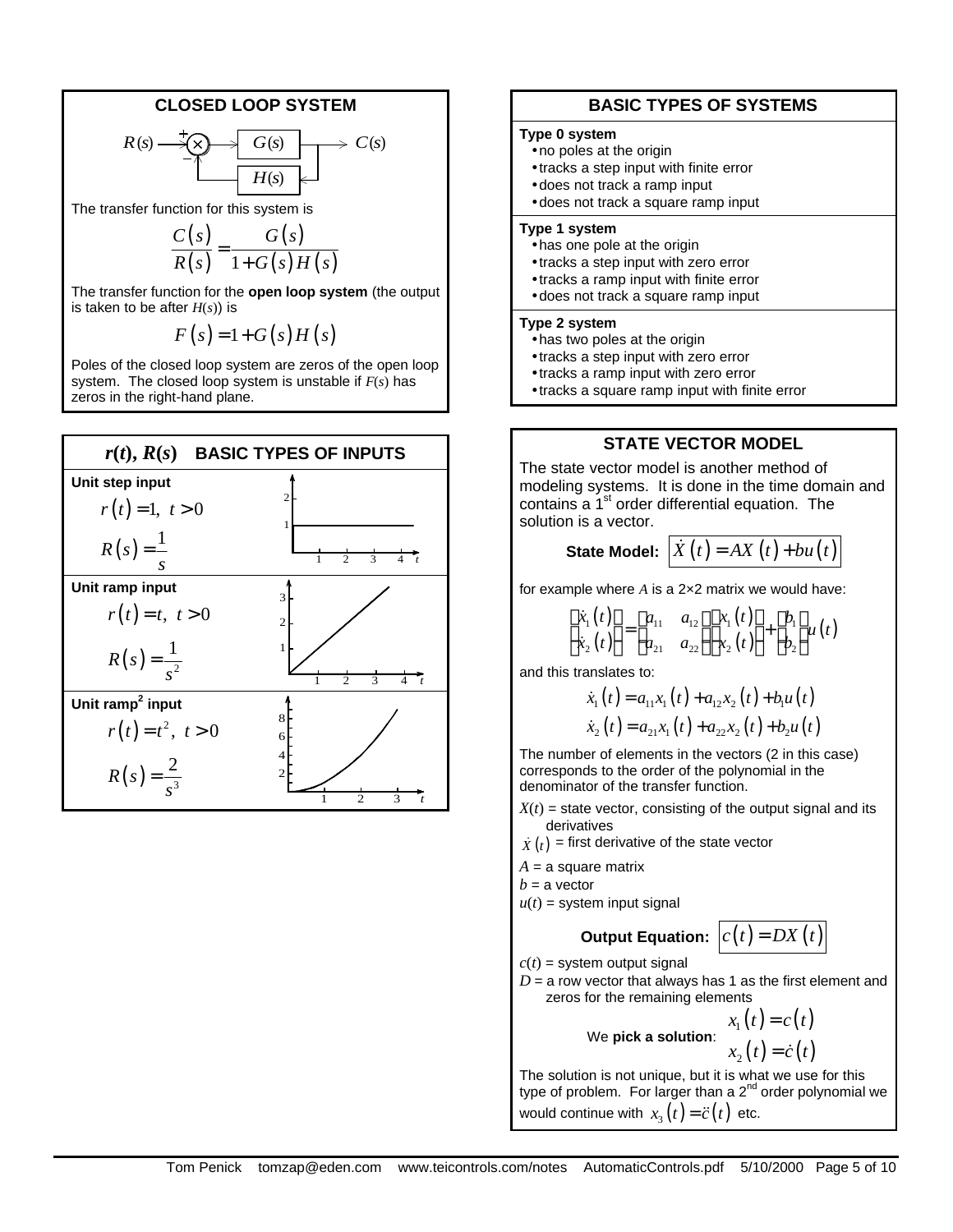## **FINDING THE TRANSFER FUNCTION FROM A STATE MODEL**

Given the state vector model, the transfer function may be found using the formula:

$$
C(s) = D[sI - A]^{-1} bU(s)
$$

where *I* is the identity matrix.

For example, given 
$$
\dot{x} = Ax + bu
$$
,  $c = Dx$ ,  

$$
A = \begin{bmatrix} -5 & -6 \\ 1 & 0 \end{bmatrix}, b = \begin{bmatrix} 1 \\ 1 \end{bmatrix}, D = \begin{bmatrix} 1 & 0 \end{bmatrix}
$$

we have:

$$
C(s) = \begin{bmatrix} 1 & 0 \end{bmatrix} \begin{Bmatrix} s & 1 & 0 \ 0 & 1 \end{Bmatrix} - \begin{bmatrix} -5 & -6 \ 1 & 0 \end{bmatrix} \begin{bmatrix} 1 \ 1 \end{bmatrix} U(s)
$$
  
\n
$$
\frac{C(s)}{U(s)} = \begin{bmatrix} 1 & 0 \end{bmatrix} \begin{bmatrix} s+5 & 6 \ -1 & s \end{bmatrix}^{-1} \begin{bmatrix} 1 \ 1 \end{bmatrix}
$$
  
\nFor more about  
\n
$$
\frac{C(s)}{U(s)} = \begin{bmatrix} 1 & 0 \end{bmatrix} \begin{bmatrix} s+5 & 6 \ -1 & s \end{bmatrix} \begin{bmatrix} 1 \ 1 \end{bmatrix}
$$
  
\nFor more about  
\n
$$
\frac{C(s)}{U(s)} = \begin{bmatrix} 1 & 0 \end{bmatrix} \begin{bmatrix} s & -6 \ 1 & s+5 \end{bmatrix} \begin{bmatrix} 1 \ 1 \end{bmatrix}
$$
  
\n
$$
\frac{C(s)}{U(s)} = \begin{bmatrix} 1 & 0 \end{bmatrix} \begin{bmatrix} s & -6 \ 1 & s+5 \end{bmatrix} \begin{bmatrix} 1 \ 1 \end{bmatrix}
$$
  
\n
$$
\frac{C(s)}{U(s)} = \begin{bmatrix} 1 & 0 \end{bmatrix} \begin{bmatrix} s & -6 \ s(s+5)+6 & s(s+5)+6 \ s(s+5)+6 \end{bmatrix} \begin{bmatrix} 1 \ 1 \end{bmatrix}
$$
  
\n
$$
\frac{C(s)}{U(s)} = \begin{bmatrix} s & -6 \ s^2 + 5s + 6 & s^2 + 5s + 6 \end{bmatrix} \begin{bmatrix} 1 \ 1 \end{bmatrix}
$$
  
\nand the transfer function is 
$$
\frac{C(s)}{U(s)} = \frac{s-6}{(s+2)(s+3)}
$$



### *e***ss STEADY STATE TRACKING ERROR**

The tracking error of a system as  $t \rightarrow \infty$ . The steady state tracking error can be computed from *E*(*s*), the LaPlace transform of the tracking error. Note that as  $t \rightarrow \infty$  in the time domain,  $s \rightarrow 0$  in the frequency domain.

$$
e_{ss}=\lim_{s\to 0} sE(s)
$$

so, for a unity feedback system,

$$
e_{ss} = \lim_{s \to 0} s \frac{1}{1 + G(s)} R(s)
$$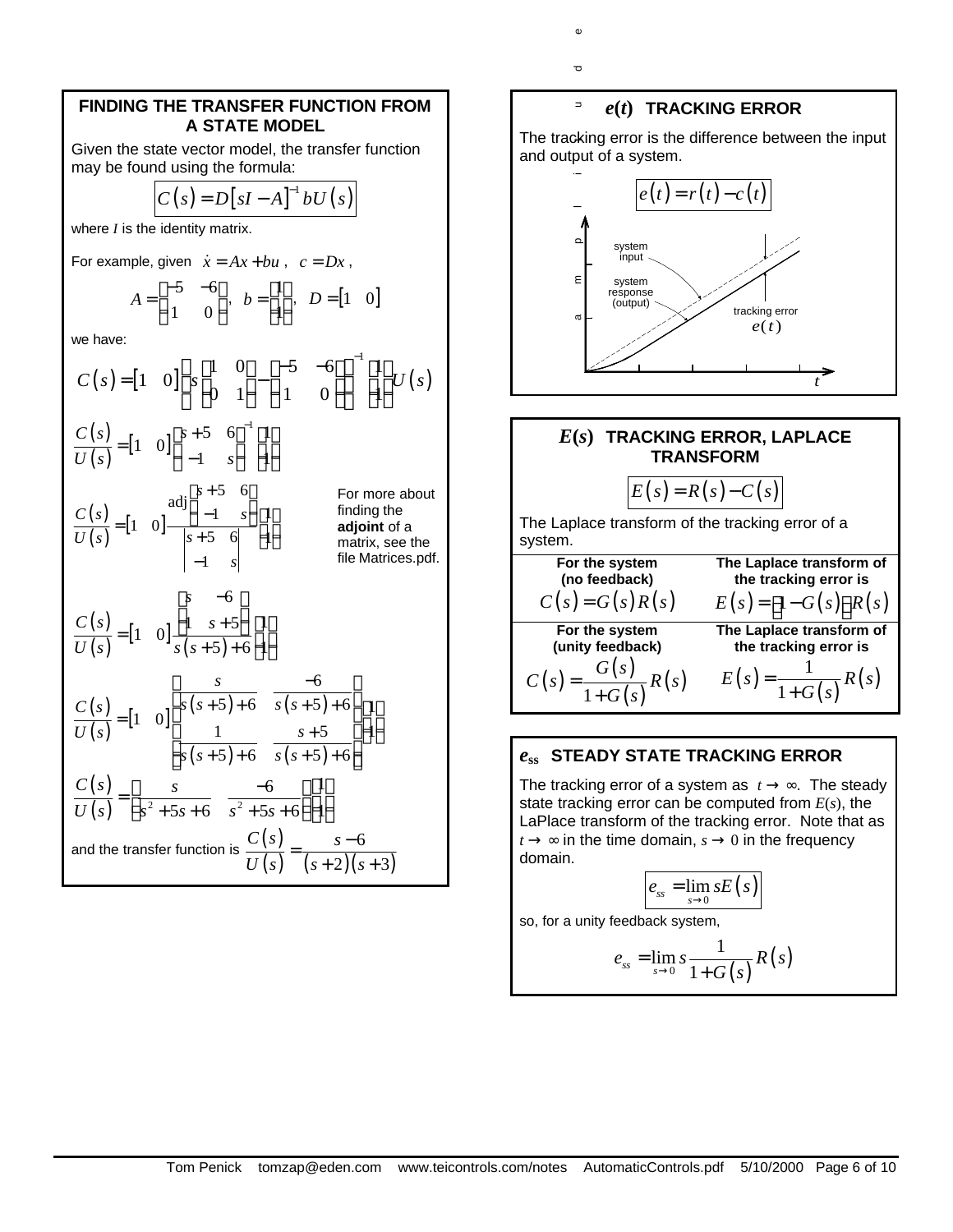## **PHASE LAG COMPENSATION**

Phase lag compensation reduces the high frequency gain to zero at the location of the desired phase margin.

The **phase lag compensator** shifts the zero crossing downward to the location of the desired phase margin by adding a pole and zero below this point. A negative phase shift occurs, but not at the zero-crossing point.



**1)** Find the value of *K* that satisfies the value specified for the steady-state tracking error *ess*.

$$
e_{ss} \left(\text{ramp}\right) = \frac{1}{\lim_{s \to 0} \left[KsG\left(s\right)\right]}
$$

**2)** Draw the bode plot of *KG*(*s*) and find the frequency at which the desired phase margin occurs. This will be the compensated zero-crossing point  $\omega_0$ . Determine the amount of **dB gain shift** required to adjust the plot to cross zero at this point (a downward shift is negative).

**3)** Find the value of *a* using the dB gain shift found above.

 $20\log a = dB$  gain shift

**4)** Now find *T*.

$$
\frac{10}{aT} = \omega_0
$$

**5)** The compensating factor for the system transfer function is:

$$
G_{\text{lag}}(s) = \frac{1 + (aT)s}{1 + (T)s}
$$

**6)** And the new transfer function is

$$
G_{\text{lag}}(s)KG(s)
$$

## **PHASE LEAD COMPENSATION**

Phase lead compensation shifts the zero-crossing point and reduces the phase angle at that point by adding a new pole and zero to the transfer function.





**1)** Find the value of *K* that satisfies the value specified for the steady-state tracking error *ess*.

$$
e_{ss} \left(\text{ramp}\right) = \frac{1}{\lim_{s \to 0} \left[KsG\left(s\right)\right]}
$$

**2)** Draw the bode plot of *KG*(*s*) and find the uncompensated phase margin.

**3)** Find the value of *a* using the specified phase margin plus a 5° fudge factor and the uncompensated phase margin.

$$
\sin \phi_{\text{max}} = \sin \left( \text{PM}_{\text{comp.}} + 5^{\circ} - \text{PM}_{\text{uncomp.}} \right) = \frac{a-1}{a+1}
$$

**4)** Using *a*, find the uncompensated gain at the frequency which will become the new zero-crossing point. Note that in this expression a factor of 10 is used instead of 20 because this gain is located midway up the 20 dB/decade slope as shown above.

$$
Gain = -10\log a
$$

Find the new zero-crossing point ω*max* by locating the frequency on the uncompensated bode plot that has the above gain. This will also be the point at which the compensator produces maximum phase shift.

**5)** Now find *T*.

$$
\omega_{\text{max}} = \frac{1}{T\sqrt{a}}
$$

**6)** The compensating factor for the system transfer function is:

$$
G_{\text{lead}}(s) = \frac{1 + (aT)s}{1 + (T)s}
$$

**7)** And the new transfer function is

$$
G_{\text{lead}}(s)\text{KG}(s)
$$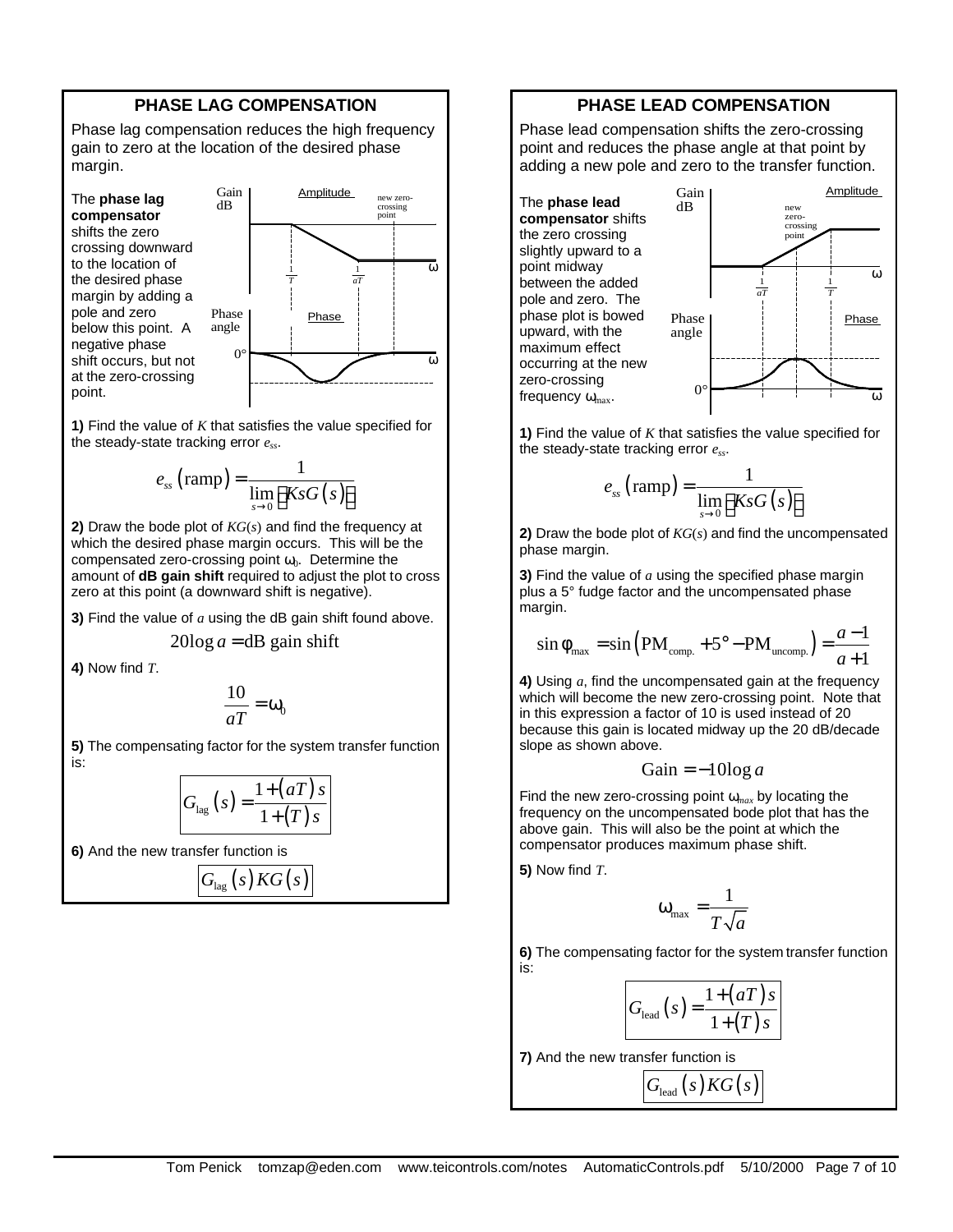## **PID CONTROLLERS**

PID stands for proportional integral derivative:  
\n
$$
\overbrace{K_p e(t)}^{\text{proportional}} + \overbrace{K_I \int_0^t e(t) dt}^{\text{integral}} + \overbrace{K_d \frac{de}{dt}}
$$
\nor 
$$
\overbrace{K_p + \frac{K_I}{s}}^{\text{OPT}} + \overbrace{K_d s}^{\text{OPT}}
$$

We won't cover this controller, but we will cover the P-D and the P-I controllers.

## **P-I CONTROLLERS**

The P-I Controller solution may be obtained using the P-D solution technique.



**1)** Given the transfer function  $H(s)$ , find the values of  $K_p$  and *Kd* that would achieve P-D compensation for the transfer function  $H(s)/s$ . These will be the values for  $K_p$  and  $K_I$ respectively in the P-I controller.

**2)** The compensated transfer function is

 $(s)$  $\frac{1}{p}$  1+  $\frac{K_I}{K_I}$   $\frac{11}{I_I}$ *p*  $K_n\left[1+\frac{K_i}{K}\right]\stackrel{1}{\leftarrow}H(s)$  $\left[1+\left(\frac{K_I}{K_p}\right)\frac{1}{s}\right]$ 

#### **P-D CONTROLLERS**

The P-D controller adds a zero at  $-(K_p/K_d)$ . If less than 45° of phase shift is required then the gain will not change.



**1)** Find the value of *Kp* that satisfies the value specified for the steady-state tracking error *ess*.

$$
e_{ss} \left(\text{ramp}\right) = \frac{1}{\lim_{s \to 0} \left[K_p s G\left(s\right)\right]}
$$

**2)** Draw the bode plot of  $K_pG(s)$  and find the uncompensated phase margin.

**3)** If we **do not** need to increase the phase margin by more than 45°, then  $\omega_0$  will not change. Use  $\omega_0$  from the plot and solve for  $K_d$ .

$$
\tan\left(\text{PM}_{\text{comp.}} + 5^{\circ} - \text{PM}_{\text{uncomp.}}\right) = \frac{K_d}{K_p} \omega_0
$$

If we **do** need to increase the phase margin by more than 45°, then use the following expression to find the uncompensated gain at the new  $\omega_0$ . Read the new  $\omega_0$  from the plot and plug in to the above expression to find *Kd*.

Gain =

$$
-20\log\sqrt{\left(1\right)^{2}+\left[\tan\left(PM_{\text{comp.}}+5^{\circ}-PM_{\text{uncomp.}}\right)\right]^{2}}
$$

**4)** The compensated transfer function is

$$
K_p\left[1+\left(\frac{K_d}{K_p}\right)s\right]G(s)
$$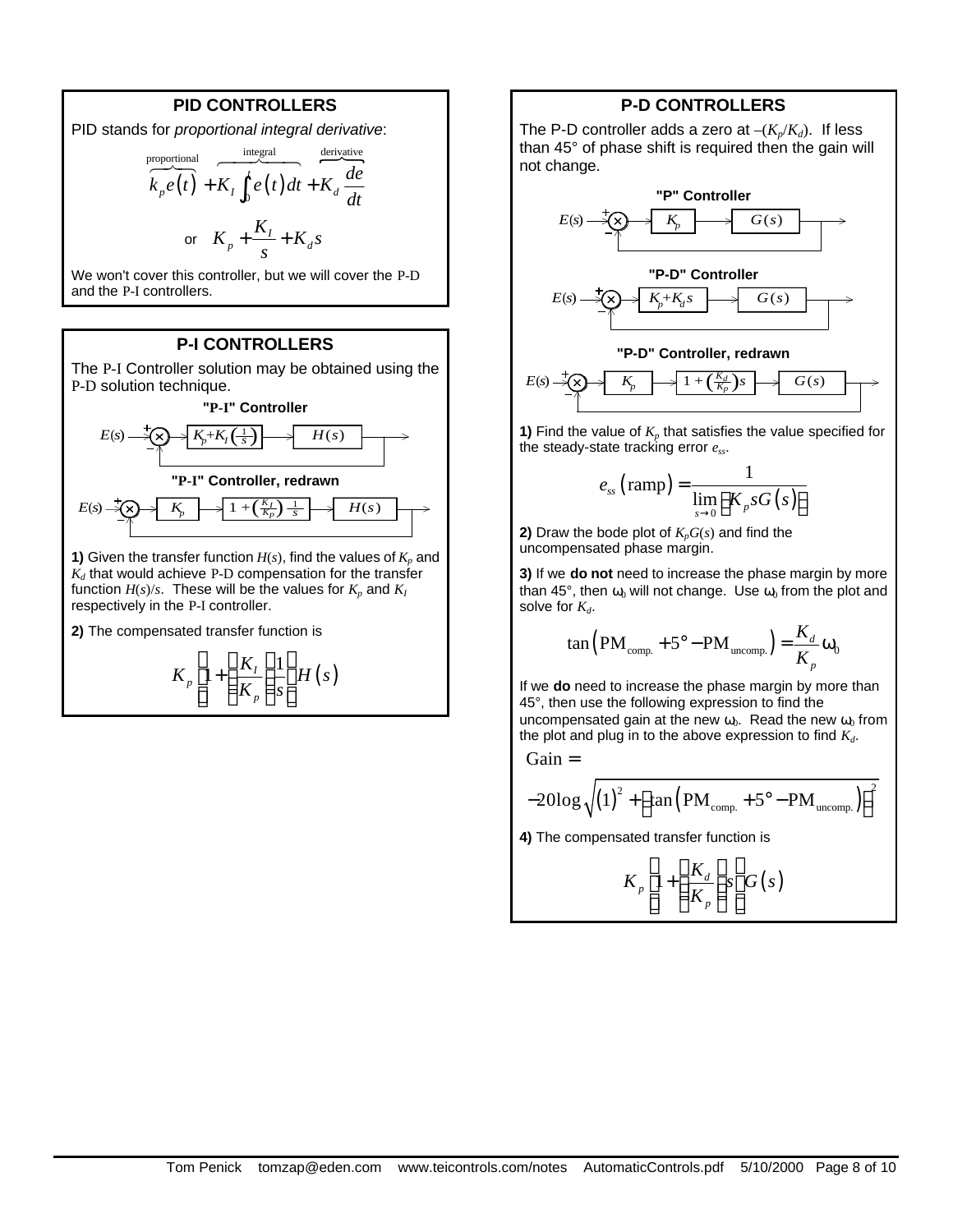## **GENERAL**

## **TRIG IDENTITIES**

Here are some identities we use:

 $e^{\pm j\theta} = \cos \theta \pm j \sin \theta$